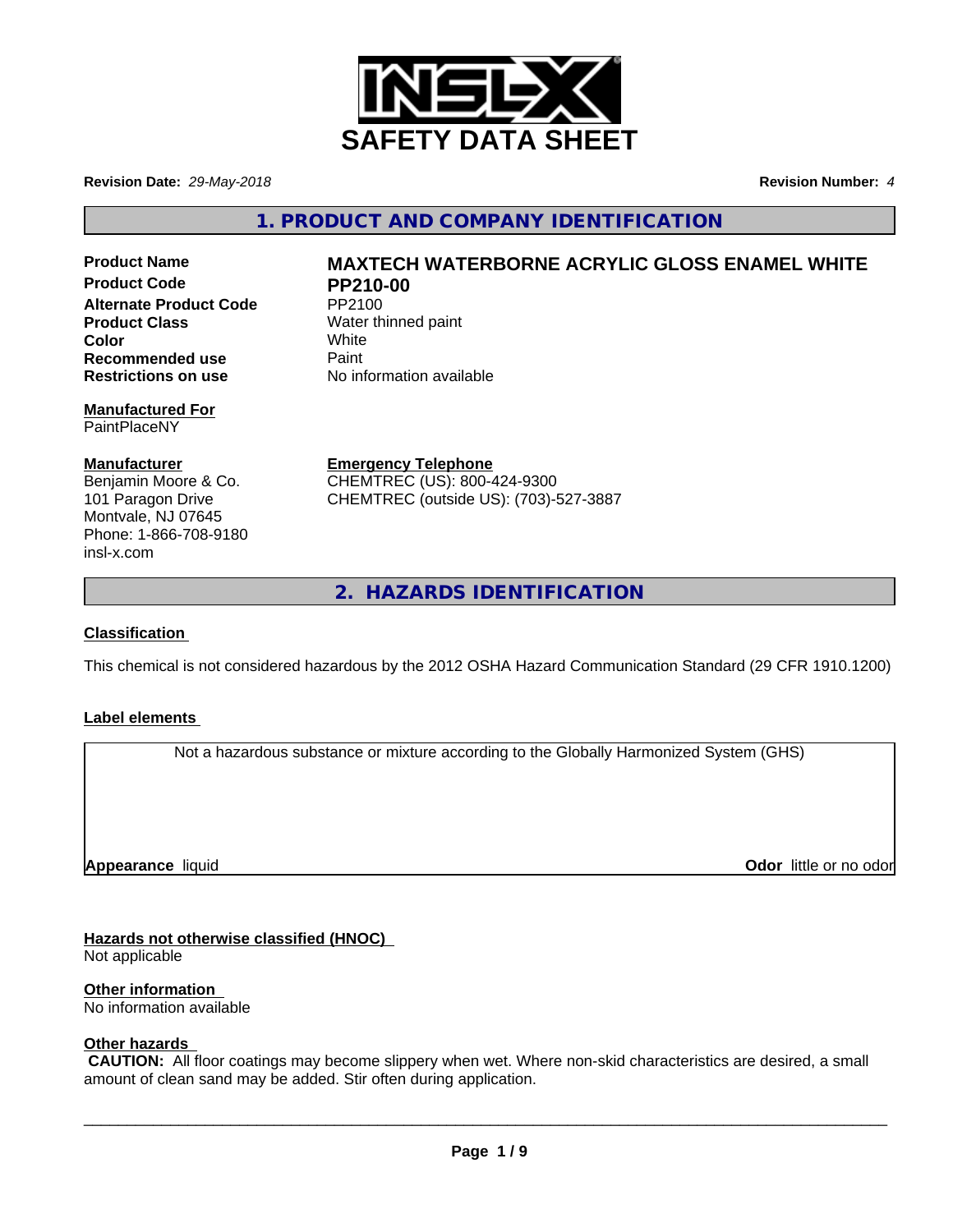# **3. COMPOSITION INFORMATION ON COMPONENTS**

| <b>Chemical name</b>                                                         | <b>CAS No.</b> | Weight-% |
|------------------------------------------------------------------------------|----------------|----------|
| Titanium dioxide                                                             | 13463-67-7     | 25       |
| Propanoic acid, 2-methyl-, monoester with<br>2,2,4-trimethyl-1,3-pentanediol | 25265-77-4     | טו       |
| Kaolin                                                                       | 1332-58-7      |          |
| Silica, amorphous                                                            | 7631-86-9      |          |
| Ammonia                                                                      | 7664-41-7      | 0.5      |

|                                                  | 4. FIRST AID MEASURES                                                                                    |
|--------------------------------------------------|----------------------------------------------------------------------------------------------------------|
| <b>General Advice</b>                            | No hazards which require special first aid measures.                                                     |
| <b>Eye Contact</b>                               | Rinse thoroughly with plenty of water for at least 15 minutes and consult a<br>physician.                |
| <b>Skin Contact</b>                              | Wash off immediately with soap and plenty of water while removing all<br>contaminated clothes and shoes. |
| <b>Inhalation</b>                                | Move to fresh air. If symptoms persist, call a physician.                                                |
| Ingestion                                        | Clean mouth with water and afterwards drink plenty of water. Consult a physician<br>if necessary.        |
| <b>Most Important</b><br><b>Symptoms/Effects</b> | None known.                                                                                              |
| <b>Notes To Physician</b>                        | Treat symptomatically.                                                                                   |

**5. FIRE-FIGHTING MEASURES**

| Use extinguishing measures that are appropriate to local<br>circumstances and the surrounding environment.                                   |
|----------------------------------------------------------------------------------------------------------------------------------------------|
| As in any fire, wear self-contained breathing apparatus<br>pressure-demand, MSHA/NIOSH (approved or equivalent)<br>and full protective gear. |
| Closed containers may rupture if exposed to fire or<br>extreme heat.                                                                         |
| No.                                                                                                                                          |
| No.                                                                                                                                          |
| Not applicable<br>Not applicable<br>Not applicable                                                                                           |
|                                                                                                                                              |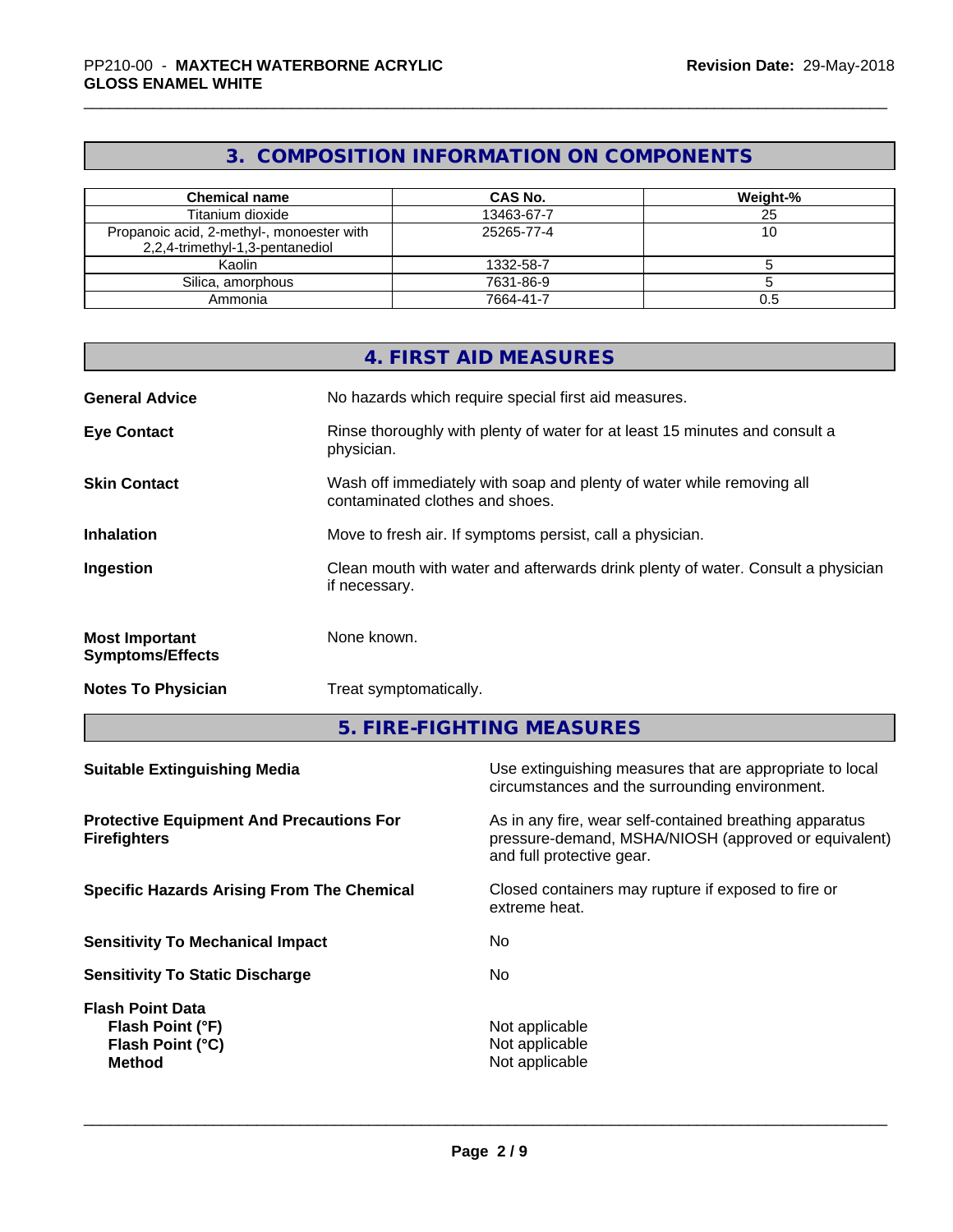#### **Flammability Limits In Air**

**Lower flammability limit:** Not applicable **Upper flammability limit:** Not applicable

**NFPA Health:** 1 **Flammability:** 0 **Instability:** 0 **Special:** Not Applicable

#### **NFPA Legend**

- 0 Not Hazardous
- 1 Slightly
- 2 Moderate
- 3 High
- 4 Severe

*The ratings assigned are only suggested ratings, the contractor/employer has ultimate responsibilities for NFPA ratings where this system is used.*

*Additional information regarding the NFPA rating system is available from the National Fire Protection Agency (NFPA) at www.nfpa.org.*

# **6. ACCIDENTAL RELEASE MEASURES**

| <b>Personal Precautions</b>      | Avoid contact with skin, eyes and clothing. Ensure adequate ventilation.                                                                                                         |
|----------------------------------|----------------------------------------------------------------------------------------------------------------------------------------------------------------------------------|
| <b>Other Information</b>         | Prevent further leakage or spillage if safe to do so.                                                                                                                            |
| <b>Environmental precautions</b> | See Section 12 for additional Ecological Information.                                                                                                                            |
| <b>Methods for Cleaning Up</b>   | Soak up with inert absorbent material. Sweep up and shovel into suitable<br>containers for disposal.                                                                             |
|                                  | 7. HANDLING AND STORAGE                                                                                                                                                          |
| Handling                         | Avoid contact with skin, eyes and clothing. Avoid breathing vapors, spray mists or<br>sanding dust. In case of insufficient ventilation, wear suitable respiratory<br>equipment. |
| <b>Storage</b>                   | Keep container tightly closed. Keep out of the reach of children.                                                                                                                |
| Incompatible Materials           | No information available                                                                                                                                                         |

**8. EXPOSURE CONTROLS/PERSONAL PROTECTION**

#### **Exposure Limits**

| <b>Chemical name</b> | <b>ACGIH TLV</b>           | <b>OSHA PEL</b>            |
|----------------------|----------------------------|----------------------------|
| Titanium dioxide     | 10 mg/m <sup>3</sup> - TWA | 15 mg/m <sup>3</sup> - TWA |
| Kaolin               | 2 mg/m <sup>3</sup> - TWA  | 15 mg/m <sup>3</sup> - TWA |
|                      |                            | $5 \text{ mg/m}^3$ - TWA   |
| Silica, amorphous    | N/E                        | 20 mppcf - TWA             |
| Ammonia              | 25 ppm - TWA               | 50 ppm - TWA               |
|                      | 35 ppm - STEL              | 35 mg/m $3$ - TWA          |

#### **Legend**

ACGIH - American Conference of Governmental Industrial Hygienists Exposure Limits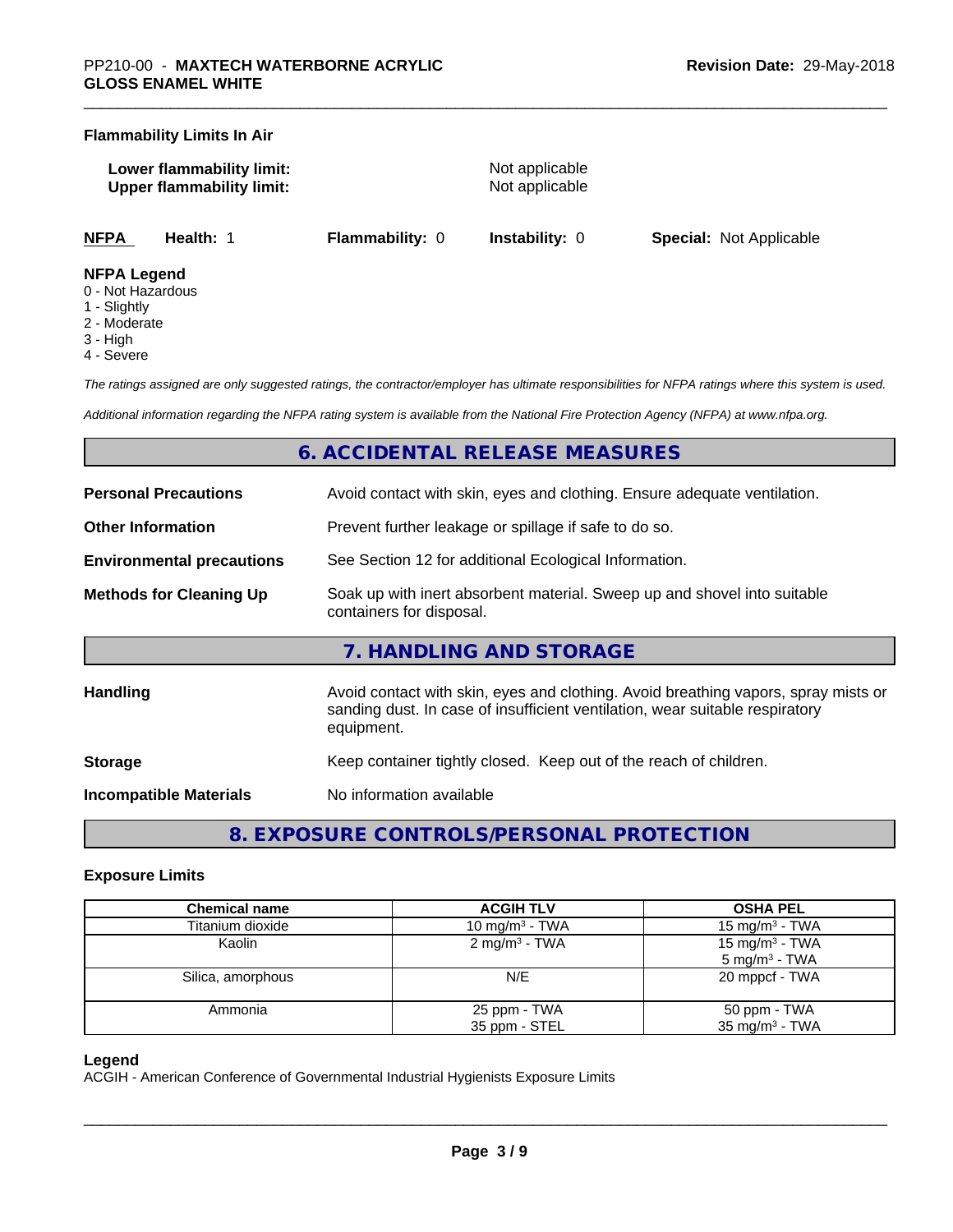OSHA - Occupational Safety & Health Administration Exposure Limits N/E - Not Established

| <b>Engineering Measures</b>          | Ensure adequate ventilation, especially in confined areas.                                                                          |
|--------------------------------------|-------------------------------------------------------------------------------------------------------------------------------------|
| <b>Personal Protective Equipment</b> |                                                                                                                                     |
| <b>Eye/Face Protection</b>           | Safety glasses with side-shields.                                                                                                   |
| <b>Skin Protection</b>               | Protective gloves and impervious clothing.                                                                                          |
| <b>Respiratory Protection</b>        | In case of insufficient ventilation wear suitable respiratory equipment.                                                            |
| <b>Hygiene Measures</b>              | Avoid contact with skin, eyes and clothing. Remove and wash contaminated<br>clothing before re-use. Wash thoroughly after handling. |

# **9. PHYSICAL AND CHEMICAL PROPERTIES**

| Appearance                           | liquid                   |
|--------------------------------------|--------------------------|
| Odor                                 | little or no odor        |
| <b>Odor Threshold</b>                | No information available |
| Density (Ibs/gal)                    | $10.30 - 10.40$          |
| <b>Specific Gravity</b>              | $1.23 - 1.25$            |
| рH                                   | No information available |
| <b>Viscosity (cps)</b>               | No information available |
| Solubility(ies)                      | No information available |
| <b>Water solubility</b>              | No information available |
| <b>Evaporation Rate</b>              | No information available |
| Vapor pressure @20 °C (kPa)          | No information available |
| Vapor density                        | No information available |
| Wt. % Solids                         | 45 - 55                  |
| Vol. % Solids                        | $30 - 40$                |
| Wt. % Volatiles                      | $45 - 55$                |
| Vol. % Volatiles                     | $60 - 70$                |
| <b>VOC Regulatory Limit (g/L)</b>    | < 250                    |
| <b>Boiling Point (°F)</b>            | 212                      |
| <b>Boiling Point (°C)</b>            | 100                      |
| <b>Freezing Point (°F)</b>           | 32                       |
| <b>Freezing Point (°C)</b>           | 0                        |
| Flash Point (°F)                     | Not applicable           |
| Flash Point (°C)                     | Not applicable           |
| <b>Method</b>                        | Not applicable           |
| Flammability (solid, gas)            | Not applicable           |
| <b>Upper flammability limit:</b>     | Not applicable           |
| Lower flammability limit:            | Not applicable           |
| <b>Autoignition Temperature (°F)</b> | No information available |
| <b>Autoignition Temperature (°C)</b> | No information available |
| Decomposition Temperature (°F)       | No information available |
| Decomposition Temperature (°C)       | No information available |
| <b>Partition coefficient</b>         | No information available |

# **10. STABILITY AND REACTIVITY**

**Reactivity Not Applicable** Not Applicable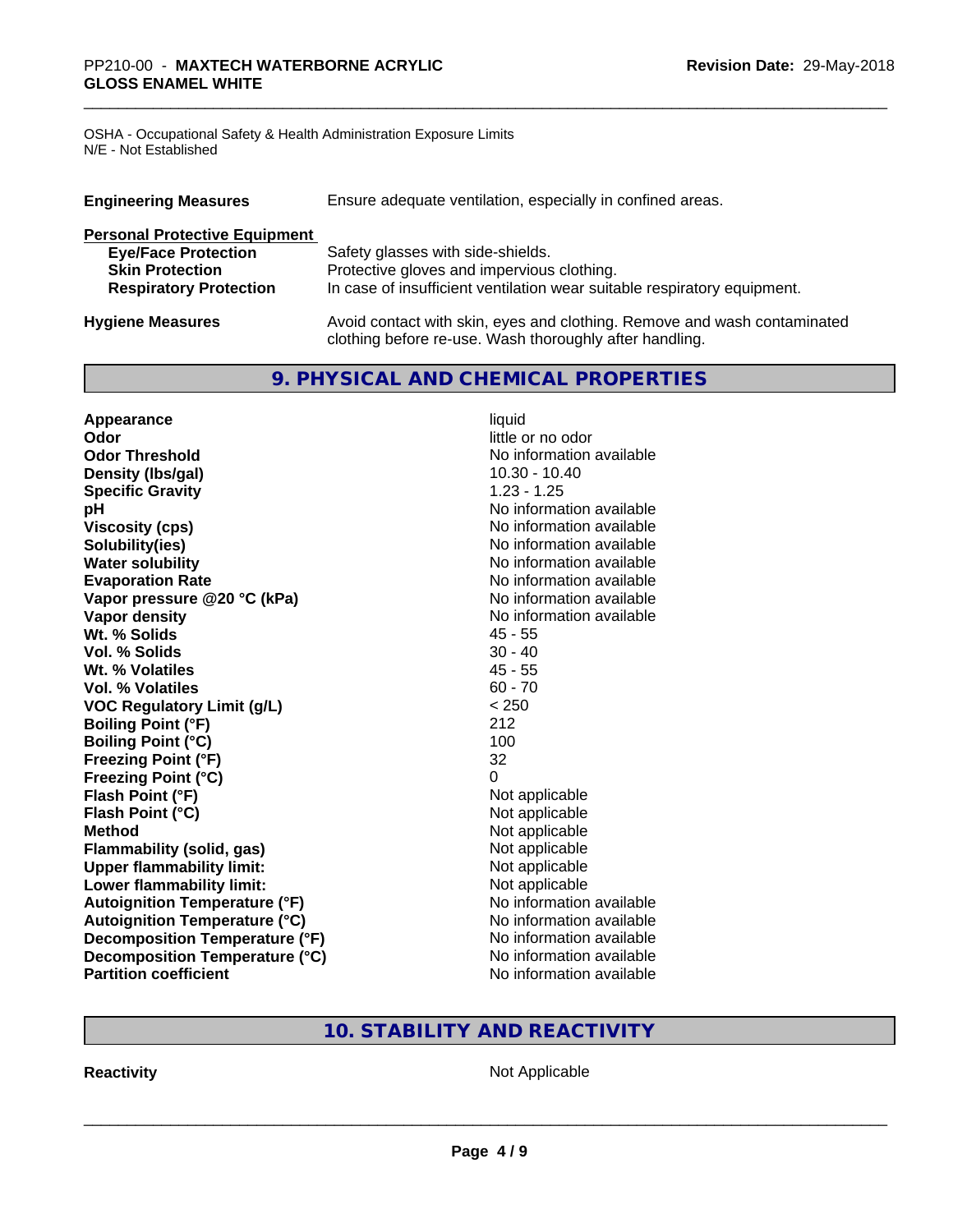| <b>Chemical Stability</b>               | Stable under normal conditions.          |
|-----------------------------------------|------------------------------------------|
| <b>Conditions to avoid</b>              | Prevent from freezing.                   |
| <b>Incompatible Materials</b>           | No materials to be especially mentioned. |
| <b>Hazardous Decomposition Products</b> | None under normal use.                   |
| Possibility of hazardous reactions      | None under normal conditions of use.     |

# **11. TOXICOLOGICAL INFORMATION**

| <b>Product Information</b>                                                                                                                                                                                                                                                             |                                                                                                                                                                                                                                                                                                                                                                                                                                                                                            |
|----------------------------------------------------------------------------------------------------------------------------------------------------------------------------------------------------------------------------------------------------------------------------------------|--------------------------------------------------------------------------------------------------------------------------------------------------------------------------------------------------------------------------------------------------------------------------------------------------------------------------------------------------------------------------------------------------------------------------------------------------------------------------------------------|
| Information on likely routes of exposure                                                                                                                                                                                                                                               |                                                                                                                                                                                                                                                                                                                                                                                                                                                                                            |
| <b>Principal Routes of Exposure</b>                                                                                                                                                                                                                                                    | Eye contact, skin contact and inhalation.                                                                                                                                                                                                                                                                                                                                                                                                                                                  |
| <b>Acute Toxicity</b>                                                                                                                                                                                                                                                                  |                                                                                                                                                                                                                                                                                                                                                                                                                                                                                            |
| <b>Product Information</b>                                                                                                                                                                                                                                                             | No information available                                                                                                                                                                                                                                                                                                                                                                                                                                                                   |
|                                                                                                                                                                                                                                                                                        | Symptoms related to the physical, chemical and toxicological characteristics                                                                                                                                                                                                                                                                                                                                                                                                               |
| <b>Symptoms</b>                                                                                                                                                                                                                                                                        | No information available                                                                                                                                                                                                                                                                                                                                                                                                                                                                   |
|                                                                                                                                                                                                                                                                                        | Delayed and immediate effects as well as chronic effects from short and long-term exposure                                                                                                                                                                                                                                                                                                                                                                                                 |
| Eye contact<br><b>Skin contact</b><br><b>Inhalation</b><br>Ingestion<br><b>Sensitization</b><br><b>Neurological Effects</b><br><b>Mutagenic Effects</b><br><b>Reproductive Effects</b><br><b>Developmental Effects</b><br><b>Target organ effects</b><br><b>STOT - single exposure</b> | May cause slight irritation.<br>Substance may cause slight skin irritation. Prolonged or repeated contact may dry<br>skin and cause irritation.<br>May cause irritation of respiratory tract.<br>Ingestion may cause gastrointestinal irritation, nausea, vomiting and diarrhea.<br>No information available<br>No information available.<br>No information available.<br>No information available.<br>No information available.<br>No information available.<br>No information available. |
| <b>STOT - repeated exposure</b><br>Other adverse effects<br><b>Aspiration Hazard</b>                                                                                                                                                                                                   | No information available.<br>No information available.<br>No information available                                                                                                                                                                                                                                                                                                                                                                                                         |
| <b>Numerical measures of toxicity</b>                                                                                                                                                                                                                                                  |                                                                                                                                                                                                                                                                                                                                                                                                                                                                                            |

**The following values are calculated based on chapter 3.1 of the GHS document**

| ATEmix (oral)                                 | 18326 mg/kg |
|-----------------------------------------------|-------------|
| <b>ATEmix (dermal)</b>                        | 62303 mg/kg |
| <b>ATEmix (inhalation-dust/mist)</b> 116 mg/L |             |

**Component Information**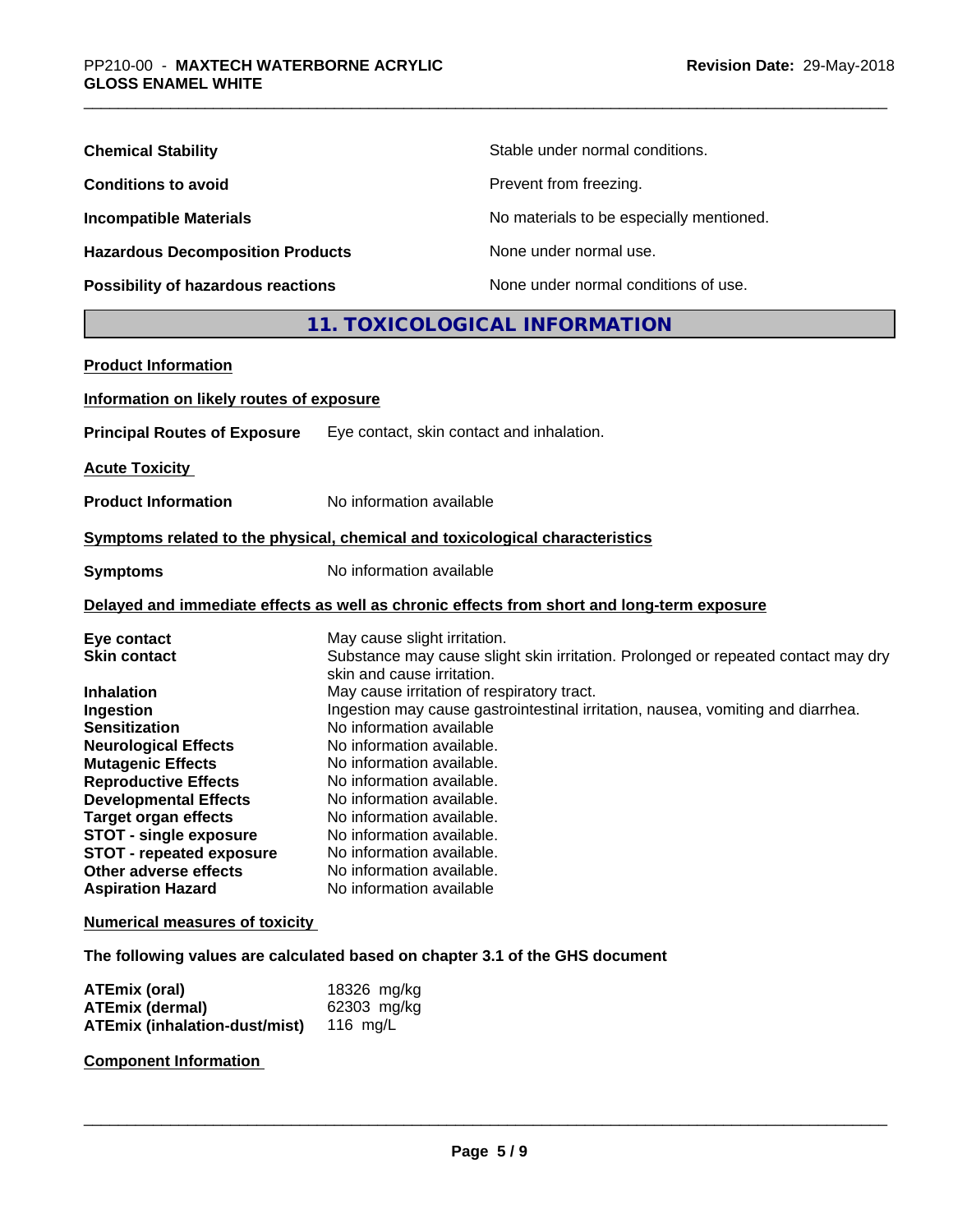Titanium dioxide LD50 Oral: > 10000 mg/kg (Rat) Kaolin LD50 Oral: > 5000 mg/kg (Rat) Silica, amorphous LD50 Oral: > 5000 mg/kg (Rat) LD50 Dermal: 2,000 mg/kg (Rabbit) LC50 Inhalation (Dust): > 2 mg/L Ammonia LC50 Inhalation (Vapor): 2000 ppm (Rat, 4 hr.)

#### **Carcinogenicity**

*The information below indicateswhether each agency has listed any ingredient as a carcinogen:.*

| <b>Chemical name</b>          | <b>IARC</b>               | <b>NTP</b> | <b>OSHA</b> |
|-------------------------------|---------------------------|------------|-------------|
|                               | .<br>2B<br>Possible Human |            | Listed      |
| † ⊤u.<br>dioxide<br>I itanium | Carcinogen                |            |             |

• Although IARC has classified titanium dioxide as possibly carcinogenic to humans (2B), their summary concludes: "No significant exposure to titanium dioxide is thought to occur during the use of products in which titanium dioxide is bound to other materials, such as paint."

#### **Legend**

IARC - International Agency for Research on Cancer NTP - National Toxicity Program OSHA - Occupational Safety & Health Administration

**12. ECOLOGICAL INFORMATION**

# **Ecotoxicity Effects**

The environmental impact of this product has not been fully investigated.

#### **Product Information**

#### **Acute Toxicity to Fish**

No information available

#### **Acute Toxicity to Aquatic Invertebrates**

No information available

#### **Acute Toxicity to Aquatic Plants**

No information available

#### **Persistence / Degradability**

No information available.

#### **Bioaccumulation**

No information available.

#### **Mobility in Environmental Media**

No information available.

#### **Ozone**

No information available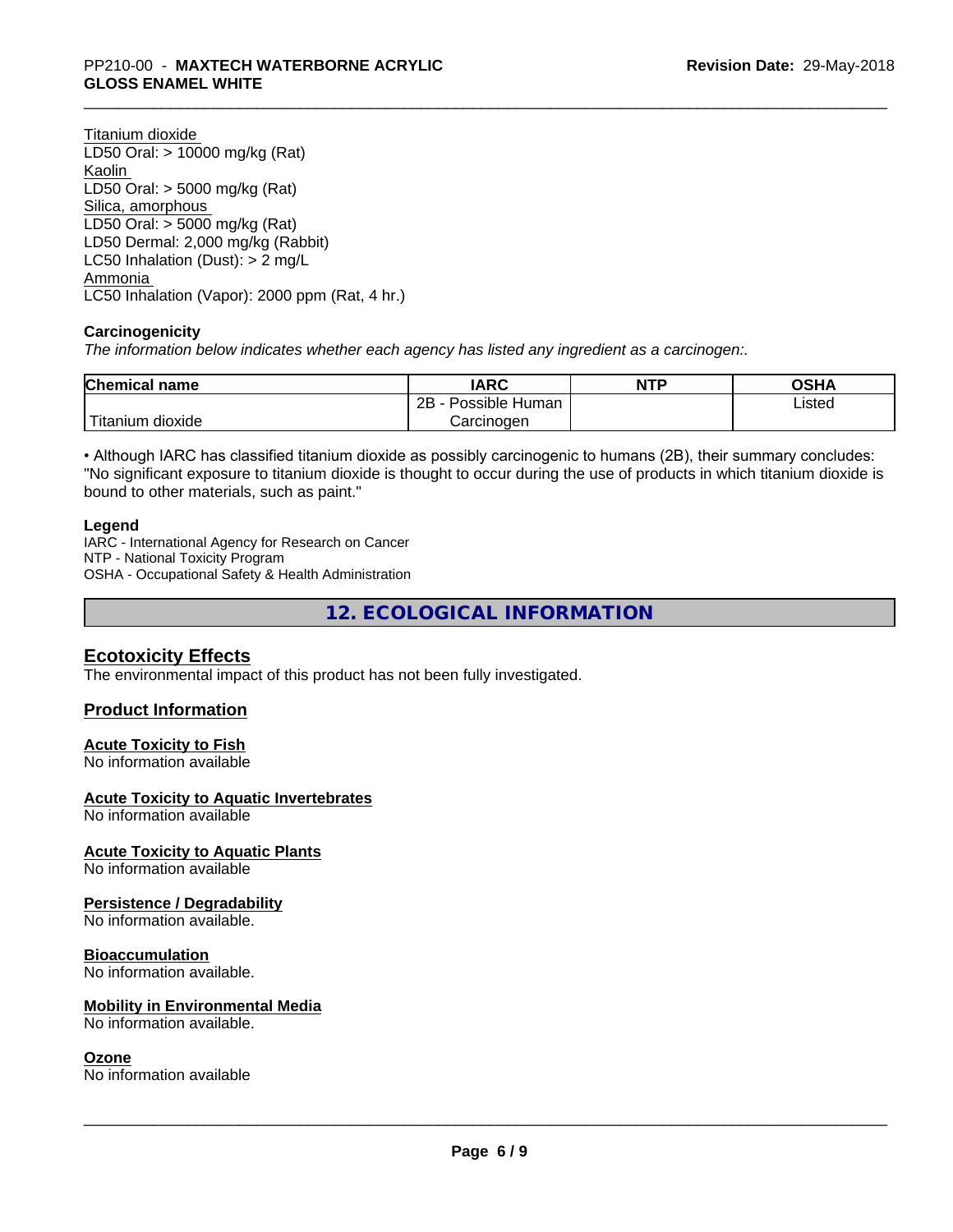#### **Component Information**

#### **Acute Toxicity to Fish**

Titanium dioxide  $LC50:$  > 1000 mg/L (Fathead Minnow - 96 hr.)

### **Acute Toxicity to Aquatic Invertebrates**

No information available

#### **Acute Toxicity to Aquatic Plants**

No information available

|                              | 13. DISPOSAL CONSIDERATIONS                                                                                                                                                                                               |
|------------------------------|---------------------------------------------------------------------------------------------------------------------------------------------------------------------------------------------------------------------------|
| <b>Waste Disposal Method</b> | Dispose of in accordance with federal, state, and local regulations. Local<br>requirements may vary, consult your sanitation department or state-designated<br>environmental protection agency for more disposal options. |
|                              | 14. TRANSPORT INFORMATION                                                                                                                                                                                                 |
| <b>DOT</b>                   | Not regulated                                                                                                                                                                                                             |
| <b>ICAO / IATA</b>           | Not regulated                                                                                                                                                                                                             |
| <b>IMDG/IMO</b>              | Not regulated                                                                                                                                                                                                             |
|                              | <b>15. REGULATORY INFORMATION</b>                                                                                                                                                                                         |

# **International Inventories**

| <b>TSCA: United States</b> | Yes - All components are listed or exempt. |
|----------------------------|--------------------------------------------|
| <b>DSL: Canada</b>         | Yes - All components are listed or exempt. |

# **Federal Regulations**

#### **SARA 311/312 hazardous categorization**

| Acute health hazard               | Nο |
|-----------------------------------|----|
| Chronic Health Hazard             | Nο |
| Fire hazard                       | Nο |
| Sudden release of pressure hazard | Nο |
| Reactive Hazard                   | N٥ |

#### **SARA 313**

Section 313 of Title III of the Superfund Amendments and Reauthorization Act of 1986 (SARA). This product contains a chemical or chemicals which are subject to the reporting requirements of the Act and Title 40 of the Code of Federal Regulations, Part 372: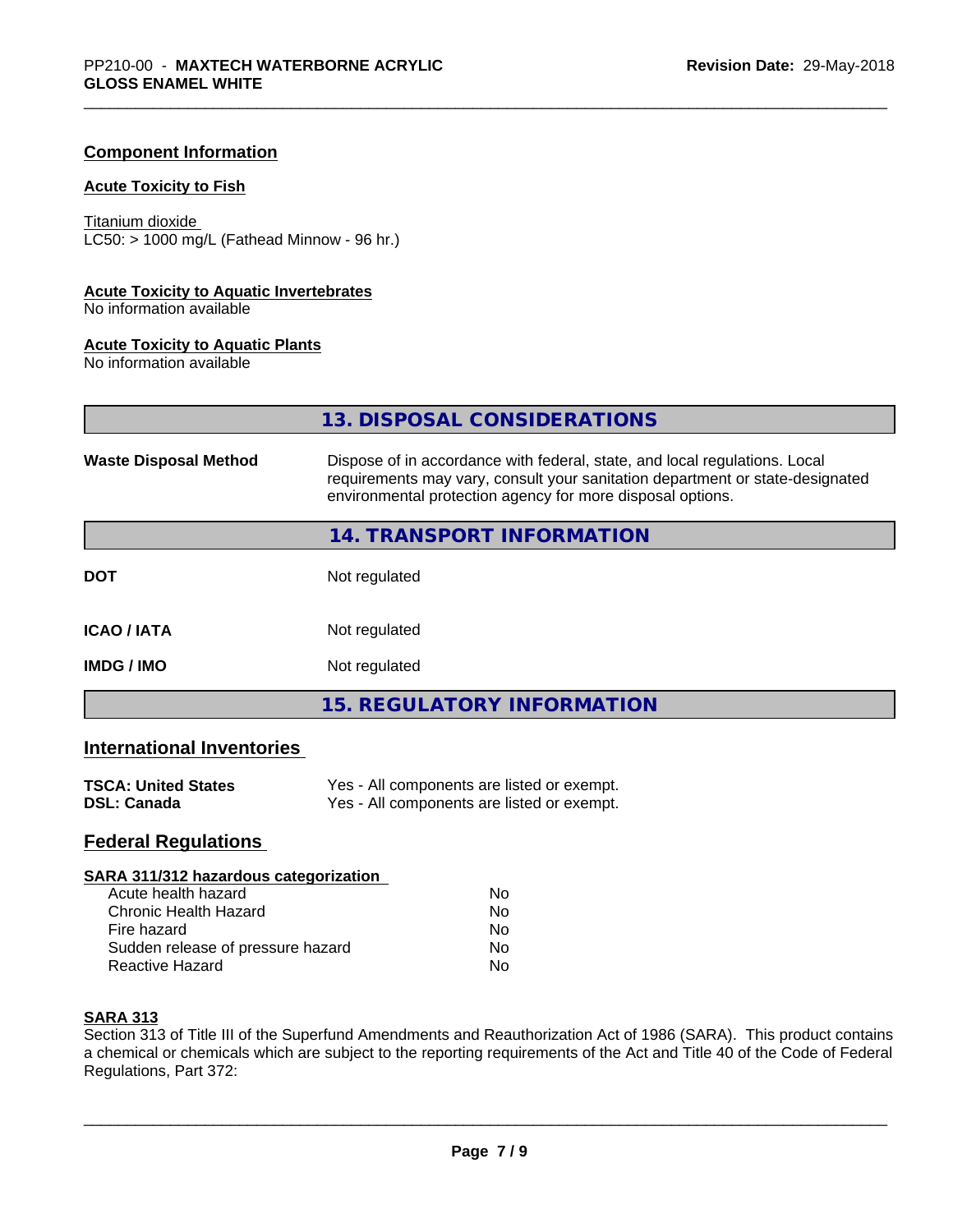| <b>Chemical name</b>              | CAS No.  | Weight-% | <b>CERCLA/SARA 313</b><br>(de minimis concentration) |
|-----------------------------------|----------|----------|------------------------------------------------------|
| Diethylene glycol monoethyl ether | 111-90-0 |          |                                                      |

# **Clean Air Act,Section 112 Hazardous Air Pollutants (HAPs) (see 40 CFR 61)**

This product contains the following HAPs:

*None*

# **US State Regulations**

#### **California Proposition 65**

**WARNING:** Cancer and Reproductive Harm– www.P65warnings.ca.gov

#### **State Right-to-Know**

| <b>Chemical name</b>              | Massachusetts | <b>New Jersey</b> | Pennsylvania |
|-----------------------------------|---------------|-------------------|--------------|
| Titanium dioxide                  |               |                   |              |
| Diethylene glycol monoethyl ether |               |                   |              |
| Kaolin                            |               |                   |              |
| Silica, amorphous                 |               |                   |              |

#### **Legend**

X - Listed

**16. OTHER INFORMATION**

| HMIS | Health: 1 | <b>Flammability: 0</b> | <b>Reactivity: 0</b> | PPE: - |
|------|-----------|------------------------|----------------------|--------|
|      |           |                        |                      |        |

#### **HMIS Legend**

- 0 Minimal Hazard
- 1 Slight Hazard
- 2 Moderate Hazard
- 3 Serious Hazard
- 4 Severe Hazard
- \* Chronic Hazard
- X Consult your supervisor or S.O.P. for "Special" handling instructions.

*Note: The PPE rating has intentionally been left blank. Choose appropriate PPE that will protect employees from the hazards the material will present under the actual normal conditions of use.*

*Caution: HMISÒ ratings are based on a 0-4 rating scale, with 0 representing minimal hazards or risks, and 4 representing significant hazards or risks. Although HMISÒ ratings are not required on MSDSs under 29 CFR 1910.1200, the preparer, has chosen to provide them. HMISÒ ratings are to be used only in conjunction with a fully implemented HMISÒ program by workers who have received appropriate HMISÒ training. HMISÒ is a registered trade and service mark of the NPCA. HMISÒ materials may be purchased exclusively from J. J. Keller (800) 327-6868.*

 **WARNING!** If you scrape, sand, or remove old paint, you may release lead dust. LEAD IS TOXIC. EXPOSURE TO LEAD DUST CAN CAUSE SERIOUS ILLNESS, SUCH AS BRAIN DAMAGE, ESPECIALLY IN CHILDREN. PREGNANT WOMEN SHOULD ALSO AVOID EXPOSURE.Wear a NIOSH approved respirator to control lead